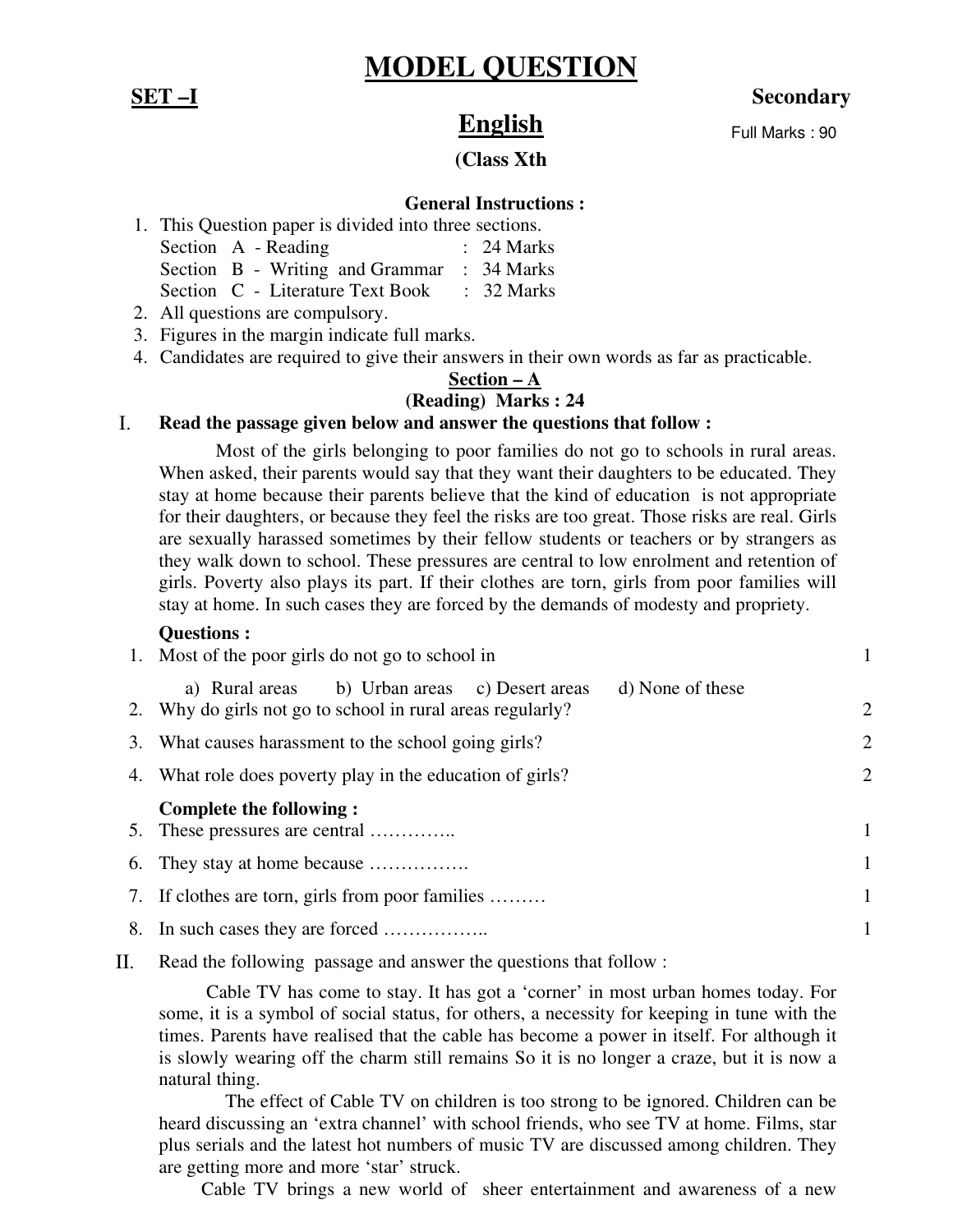culture to our homes. It has exposed the young to a foreign culture also. More and more information, constant viewing of an unknown culture and access to adult shows are powerful problems. The academic routine, absence of sports, reading and other creative hobbies are disturbed. The price is thus heavy to be paid for viewing cable TV.

#### **Questions :**

| 9. | Cable TV brings a new world of sheer  to a new culture to our homes.                                                                                                                |              |
|----|-------------------------------------------------------------------------------------------------------------------------------------------------------------------------------------|--------------|
|    | a) Entertainment and awareness b) Awareness and entertainment<br>c) Knowledge and Film<br>d) None of these<br><b>Complete the following:</b><br>10. Cable TV has become a symbol of | $\mathbf{1}$ |
|    | 11. Parents have realised                                                                                                                                                           | 1            |
|    |                                                                                                                                                                                     | 1            |
|    | 13. The academic routine, absence of sports, reading and other                                                                                                                      |              |
|    | 14. Give two reasons why cable TV has become a craze?                                                                                                                               | 2            |
|    | 15. What do children mostly discuss?                                                                                                                                                | 2            |
|    | 16. Find the words from the passage which mean the following :                                                                                                                      | 2            |
|    | a) of the cities b) continuous                                                                                                                                                      |              |
|    | 17 Make verbs of the following nouns-                                                                                                                                               | 2            |
|    | a) information<br>b) discussion                                                                                                                                                     |              |

# **Section – B**

## **Writing & Grammar Marks : 34**

18. Write a letter to the Editor of a leading newspaper about the electric breakdown in your area. (In about 150 words) 5

#### **OR**

Write an application to the Headmaster of your school asking him to make more books available in the school library.

|           |                                        | 19. Write a paragraph in about 150 words on any one of the following topics : |                                                                      | 5                                                                                                                                         |              |
|-----------|----------------------------------------|-------------------------------------------------------------------------------|----------------------------------------------------------------------|-------------------------------------------------------------------------------------------------------------------------------------------|--------------|
|           | b) My Birthday Party.                  |                                                                               |                                                                      | a) The season you like most b) Value of games $\&$ sports                                                                                 |              |
| Ш.<br>20. |                                        |                                                                               |                                                                      | Choose the correct option and answer the following questions :<br>When the subject is the agent or doer of the action, the verb is in the | 1            |
|           | 21. He  this place last month.         |                                                                               | a) Active voice b) Passive voice<br>c) Normal voice d) None of these |                                                                                                                                           | $\mathbf{1}$ |
|           | 22. She worked hard so that she  pass. |                                                                               | a) visits b) visit c) visited                                        | d) None of these                                                                                                                          | 1            |
|           | a) may                                 |                                                                               | b) must c) ought                                                     | d) None of these                                                                                                                          |              |
|           | 23. I  speak three languages.          |                                                                               |                                                                      |                                                                                                                                           | 1            |
|           | a) could                               | b) can                                                                        | c) need                                                              | d) None of these                                                                                                                          |              |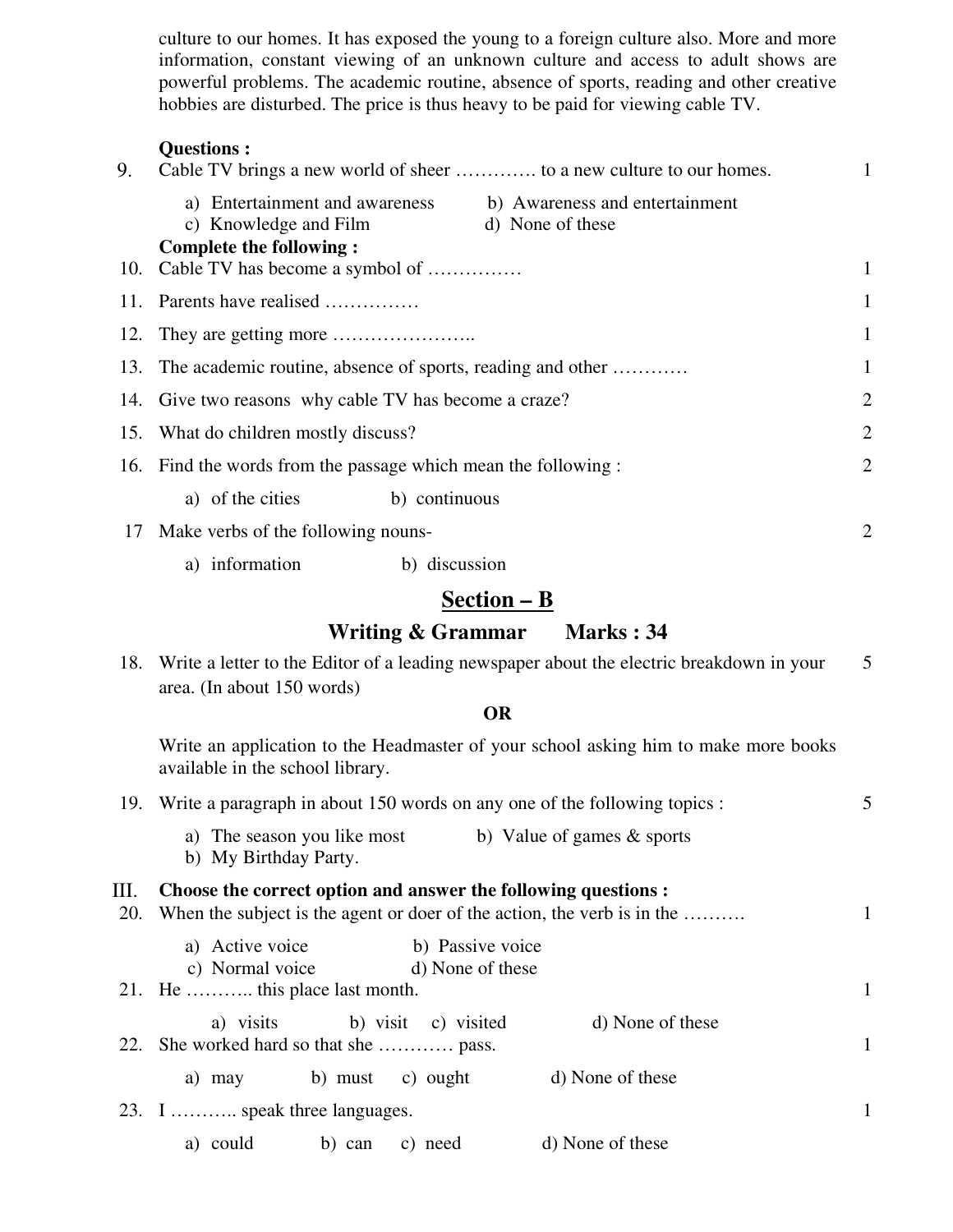|            | 24. It  rain today.                                                                                                                                                                     | $\mathbf{1}$ |
|------------|-----------------------------------------------------------------------------------------------------------------------------------------------------------------------------------------|--------------|
|            | d) None of these<br>b) may c) must<br>a) ought                                                                                                                                          |              |
| 25.        | She  hundred rupees from me.                                                                                                                                                            | $\mathbf{1}$ |
|            | a) borrowed<br>b) is borrowing<br>c) was borrowed<br>d) None of these                                                                                                                   |              |
| <b>26.</b> | Children  noise in the class when the teacher is absent from the class.                                                                                                                 | $\mathbf{1}$ |
|            | d) None of these<br>b) were making c) made<br>a) make                                                                                                                                   |              |
| 27.        | Indirect speech of He said to me, "I am writing a letter" is                                                                                                                            | $\mathbf{1}$ |
|            | a) He told me that he was writing a letter<br>b) He told me that he is writing a letter<br>c) He told me that he will be writing a letter<br>d) None of these                           |              |
|            | 28. Passive voice of "Ram killed a tiger" is                                                                                                                                            | $\mathbf{1}$ |
| 29.        | a) A tiger killed Ram<br>b) Ram kills a tiger<br>c) A tiger was killed by Ram<br>d) None of these<br>Comparative degree of 'He is as strong as you' is                                  | $\mathbf{1}$ |
|            | b) He is stronger than me<br>a) You are stronger than me<br>d) None of these<br>c) You are not stronger than he                                                                         |              |
| 30.        | The complex form of 'He confessed his guilt' is                                                                                                                                         | $\mathbf{1}$ |
|            | a) He confessed that he was guilty b) He did confess his guilt<br>c) He had confessed his guilt<br>d) None of these                                                                     |              |
| 31.        | Remove 'too' in the sentence 'You are too lazy to work' is                                                                                                                              | $\mathbf{1}$ |
| 32.        | a) You are so lazy that you cannot work.<br>b) You are very lazy<br>c) You are not lazy<br>d) None of these<br>The compound form of 'Inspite of hard work, he failed' is                | 1            |
|            | a) He worked hard and failed. b) He worked hard but failed.<br>c) He worked hard so he failed. d) None of these<br>33. The transformation of 'He is honest' into a negative sentence is | $\mathbf{1}$ |
| 34.        | a) He is not dishonest.<br>b) He is not honest.<br>c) He is dishonest.<br>d) None of these<br>The interrogative form of 'It cannot be true' is                                          | $\mathbf{1}$ |
| 35.        | a) Will it be true?<br>b) Can it be true?<br>c) Cannot it be true? d) None of these<br>'John is reading a novel' is an example of'                                                      | $\mathbf{1}$ |
| 36.        | a) Past tense<br>b) Present continuous<br>d) None of these<br>c) Future tense<br>'My brother has not come yet' is an example of                                                         | $\mathbf{1}$ |
| 37.        | a) Past tense<br>b) Present perfect tense<br>c) Future tense<br>d) None of these<br>The English  India till 1947.                                                                       | $\mathbf{1}$ |
| 38.        | a) had left<br>b) left c) leaving<br>d) None of these                                                                                                                                   | 1            |
| 39.        |                                                                                                                                                                                         | 1            |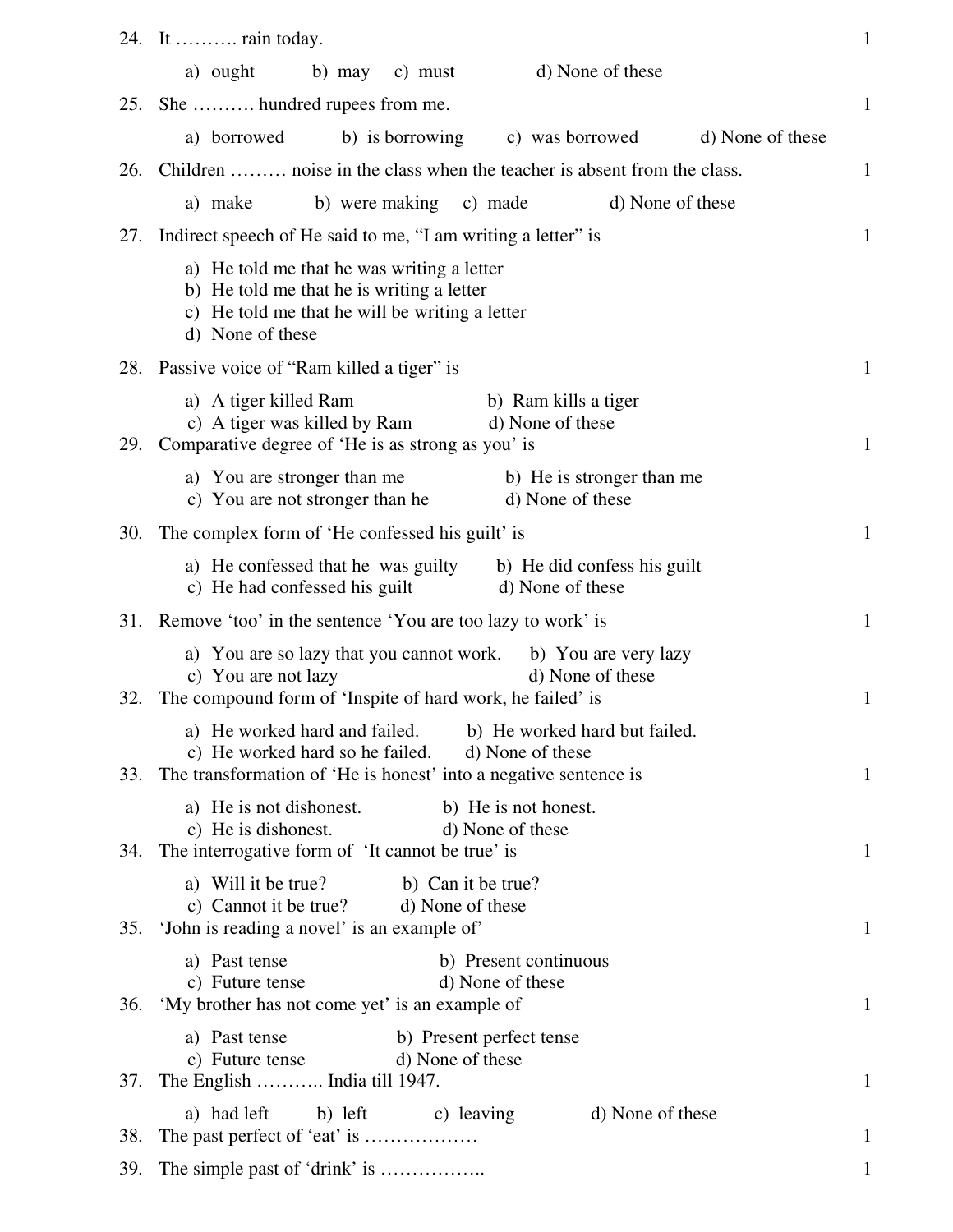#### **40. Transform the following sentences as directed in the brackets :**  $1 \times 4 = 4$

- a) He is too fat to run (Remove 'too')
- b) Man is mortal. (Into negative sentence)
- c) He said to me, "I have written a letter." (Into indirect speech)
- d) He is reading a letter. (Into passive voice)

# **Section – C Literature Text Book Marks : 32 (a)PROSE**

#### 41. **Read the following passage and answer the questions that follow : 1**×**4 =** 4

 I started right away at the Montessori nursery school. I stayed there until I was six, at which time I started in the first form. In the sixth form my teacher was Mrs. Kuperus, the headmistress. At the end of the year we were both in tears as we said a heartbreaking farewell.

In the summer of 1941 grandma fell ill and had to have an operation, So my birthday passed with little celebration.

 Grandma died in January, 1942. No one knows how often I think of her and still love her. This birthday celebration in 1942 was intended to make up for the other and grandma's candle was lit along with the rest.

## **Questions :**

- a) Who is the speaker of these lines ?
- b) Why did the speaker and the headmistress have tears?
- c) Why was the speaker's birthday not celebrated?
- d) Find a word from the passage which means 'meant for'.
- 42. What was Lencho's feelings when the hail stopped? 2
- 43. Answer the following question.

Was Anne an intelligent girl? Comment. 5

#### **OR**

Who invites the comments – "He is dressed like a Pader." Why?

## **(b) POETRY**

| 44. Read the extract given below and answer the questions that follow : | $1\times 4 =$ |  |
|-------------------------------------------------------------------------|---------------|--|
| He hears the last voice at night                                        |               |  |
| The patrolling cars.                                                    |               |  |
|                                                                         |               |  |

And stares with his brilliant eyes At the brilliant stars.

- a) Name the poem from where this extract has been taken.
- b) Who has written these lines?
- c) What do the patrolling cars do?
- d) At what does he look at night?
- 45. Answer the following questions.

How does the boy feel at the loss of his ball? 2